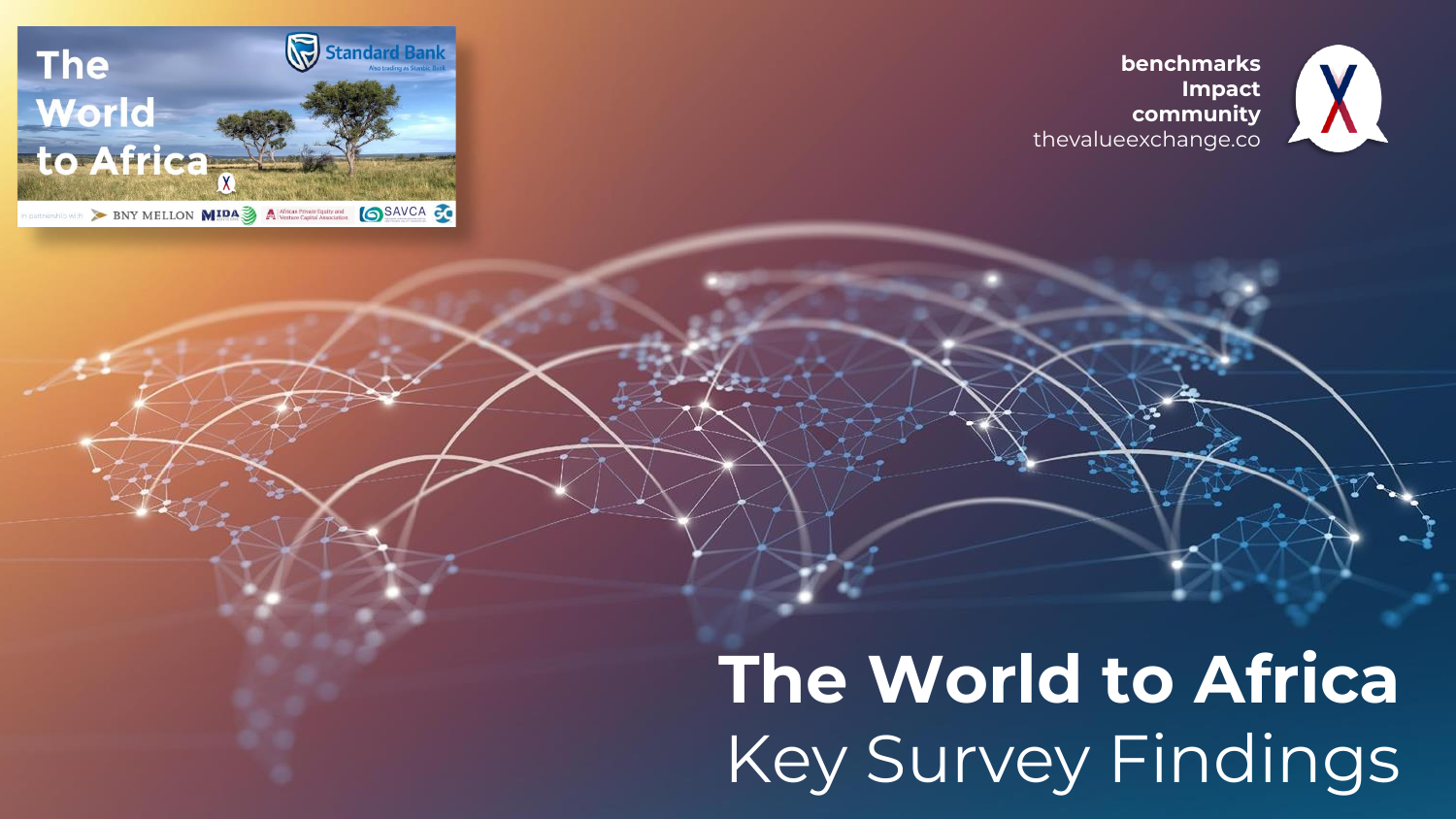## **The World to Africa: Overview**



In September / October 2021, **Standard Bank** led an industrywide benchmarking campaign to map out the case and path for investing into Africa's markets today. Run by the ValueExchange and supported by **BNY Mellon, MIDA, AVCA, SAVCA** and **Global Custodian**, this campaign is designed to demystify the African markets for global investors and to bring them one step closer to investing.

This document summarises the key statistical findings of our campaign so far. All of the data in this Key Findings document is drawn from our interactive data dashboard. Please contact us if you would like to explore this data yourself.

We would love to hear your reactions to these findings and so please reach out if you have any comments or questions (to info@thevalueexchange.co)

### **Who participated in our campaign?**

As a truly industry-wide survey, we have benefited from the insights of over **225 investors and their intermediary providers** around the world. These respondents are broken down as follows:



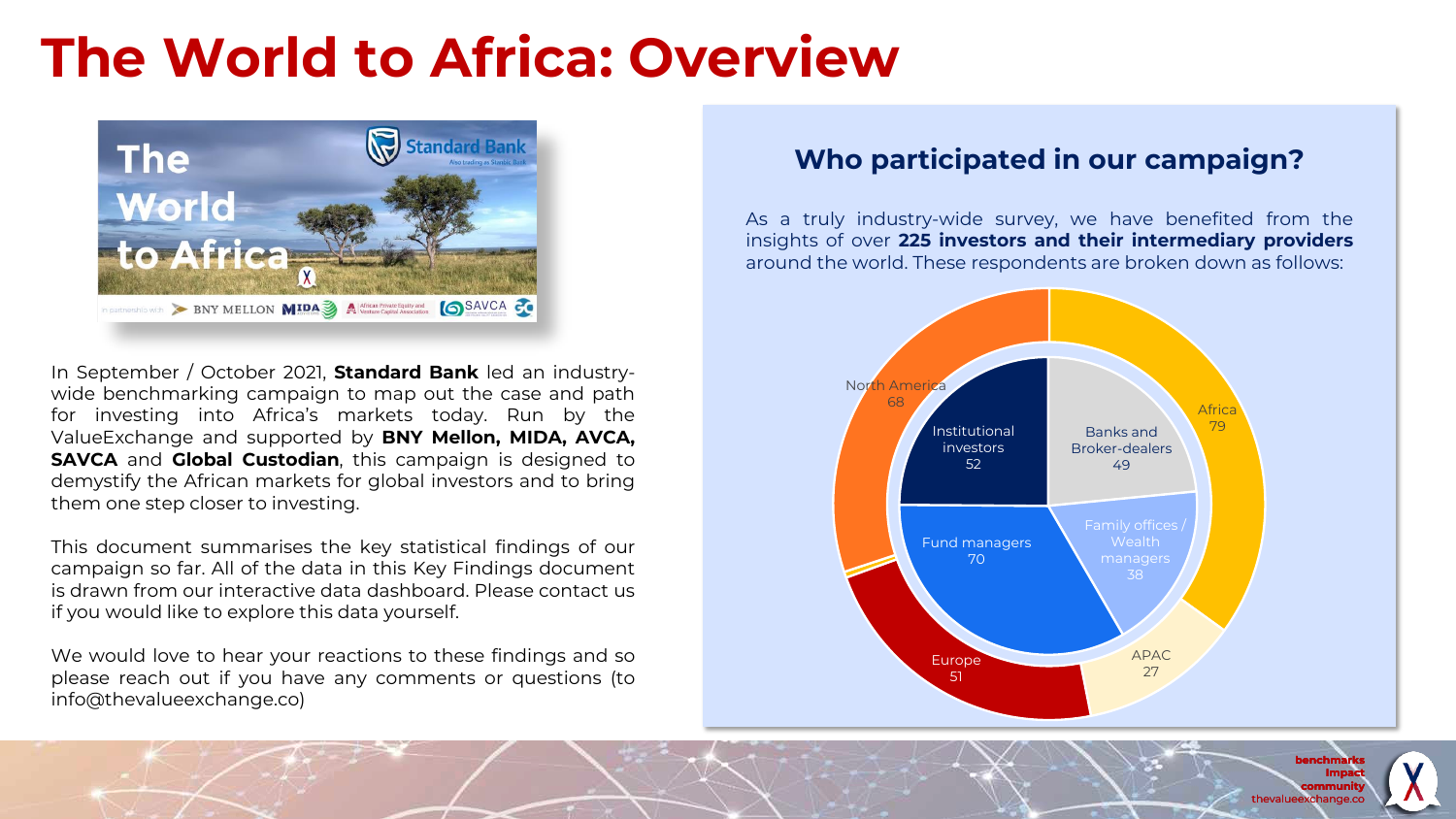# **The World to Africa** Key Findings



| Who is investing into<br>Africa?                                    | Where is the world<br>investing?                                                                         | African investments<br>tomorrow                                                | The Case for Growing<br>African flows                                                     |
|---------------------------------------------------------------------|----------------------------------------------------------------------------------------------------------|--------------------------------------------------------------------------------|-------------------------------------------------------------------------------------------|
| of respondents are<br>44%<br>investing into Africa<br>today         | into fixed income<br>40%<br>into listed equities<br>43%<br>by portfolio investors                        | of investors plan to grow<br>34%<br>their Africa investments<br>soon           | Is a key driver of African<br><b>ESG</b><br>flows - especially from<br>Europe             |
| of investors look set to<br>76%<br>grow their Africa<br>investments | <b>South Africa</b><br>are the<br><b>Nigeria</b><br>mainstays of the<br>Africa portfolio<br><b>Kenya</b> | of portfolio investors are<br>48%<br>looking to begin<br>investing into Africa | liquidity and restrictions<br><b>FX</b><br>are the main<br>impediments to flows           |
| of Africa investors are<br>34%<br>institutional investors           | Fintech & Government<br>#1<br>debt are the #1 target<br>sector for global investors                      | of North American<br>58%<br>investors will begin<br>investing into Africa soon | of investors see local<br>market reforms as the<br>53%<br>key trigger to greater<br>flows |

**benchmarks Impact community** thevalueexchange.co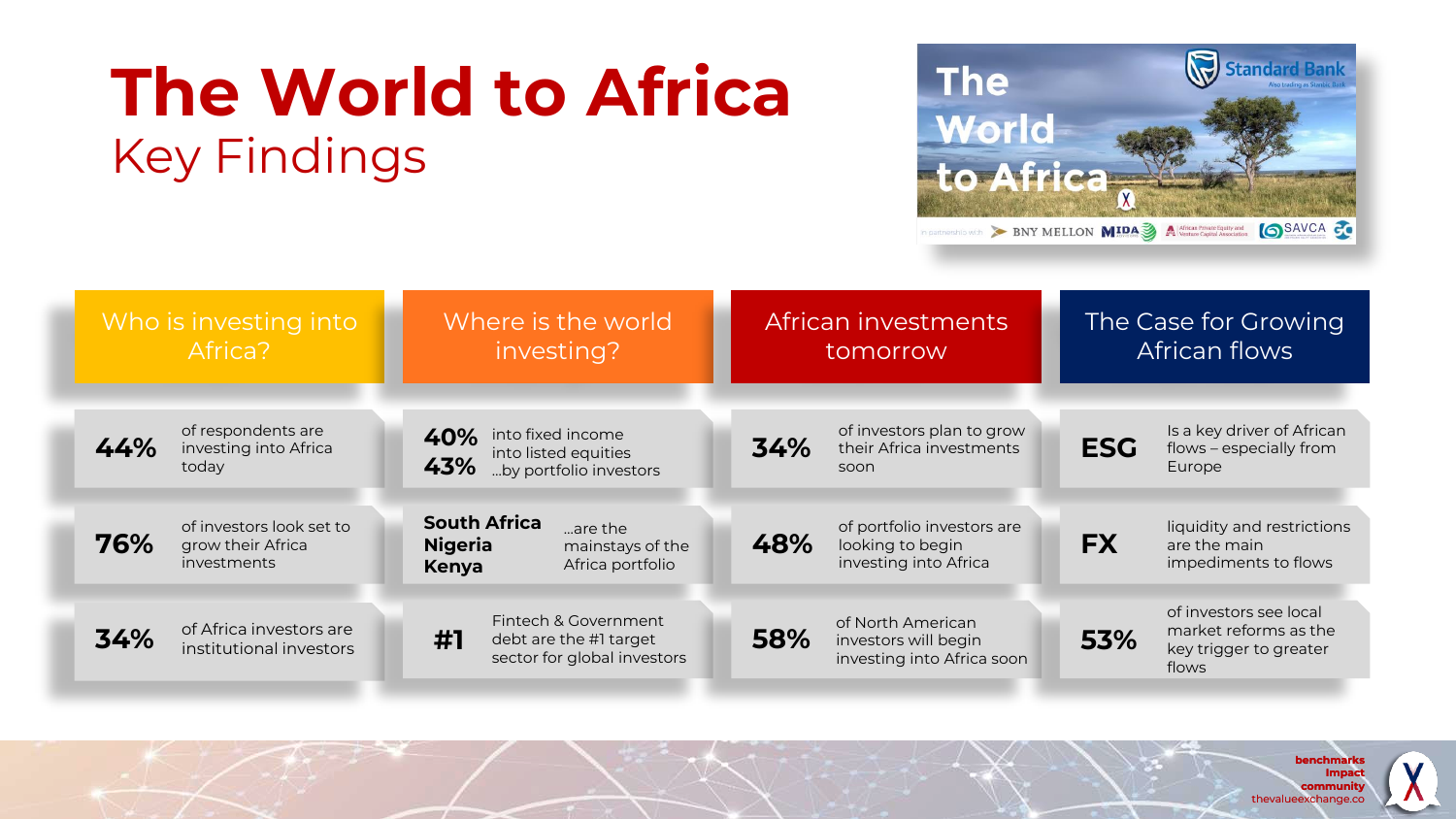### **Who is investing into Africa today?**

44% of respondents are investing into Africa today



**benchmarks Impact community** thevalueexchange.co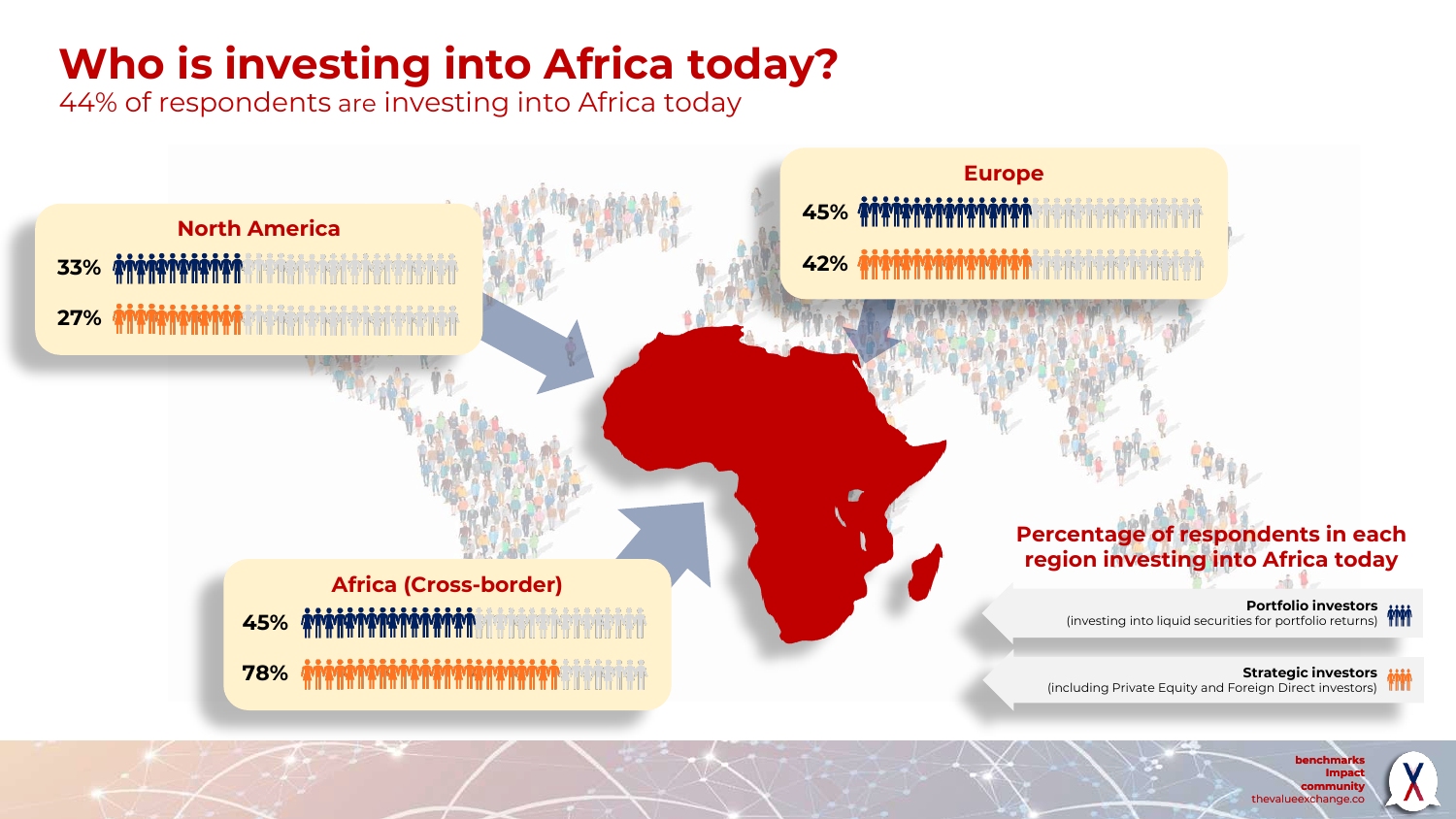## **Who is investing into Africa?**

Institutional investors make up the largest part of global Africa flows



#### **Percentage of each region's Africa flows by investment vehicle**

**benchmarks Impac community** thevalueexchange.co

Through which products are you investing into African assets?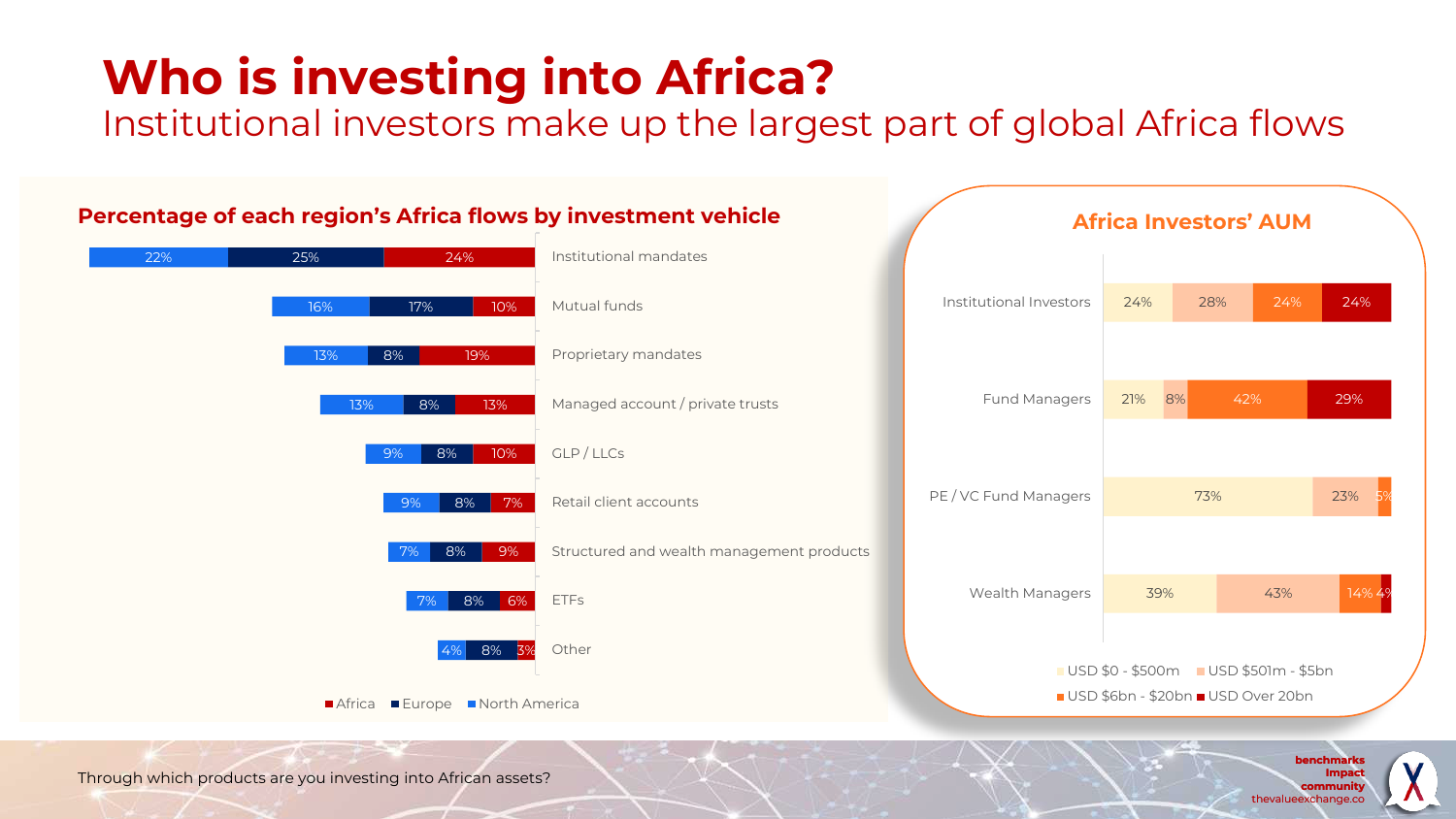## **Why invest in Africa?**

### Returns above all - but Africa is also a leading ESG zone



**benchmarks Impact community** thevalueexchange.co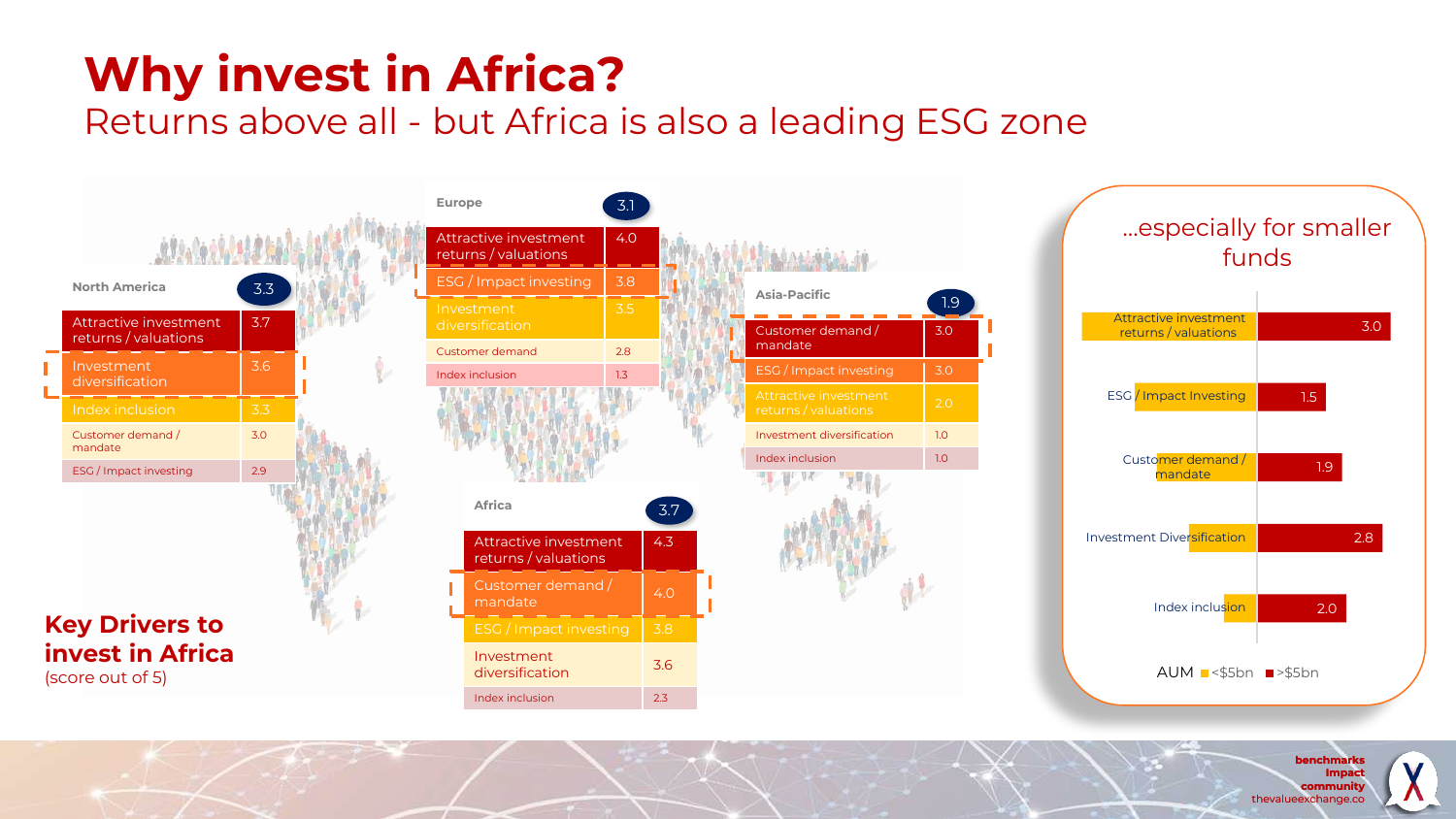## **Where is the world in their Africa investments today?**

76% of investors could see their Africa investments grow



thevalueexchange.co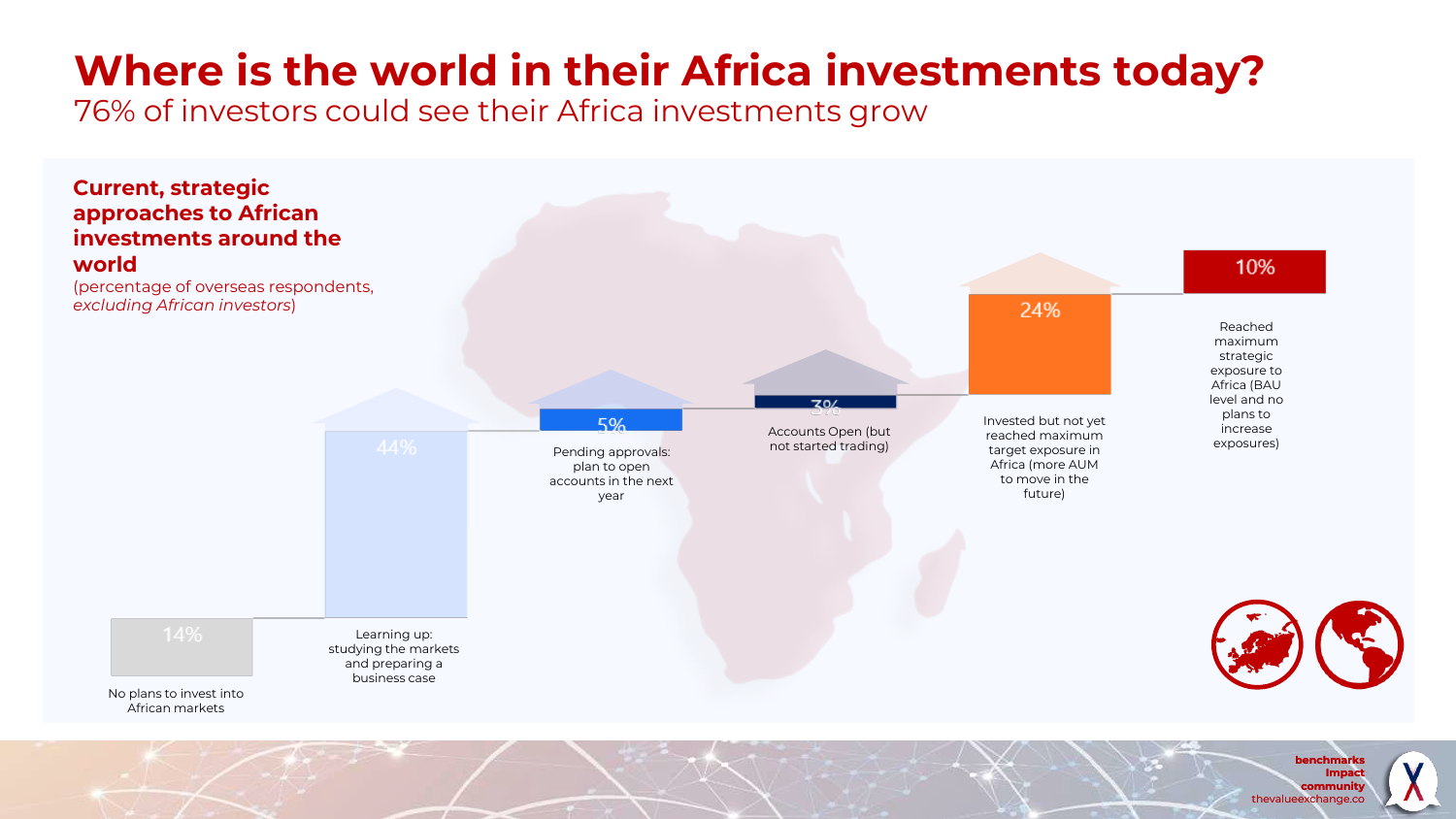## **Where are we investing in Africa?**



■ CORPORATE BONDS (local currency) ■ EUROBONDS (offshore)

**Strategic investors' African holdings**

(# of investors holding each market/asset class)





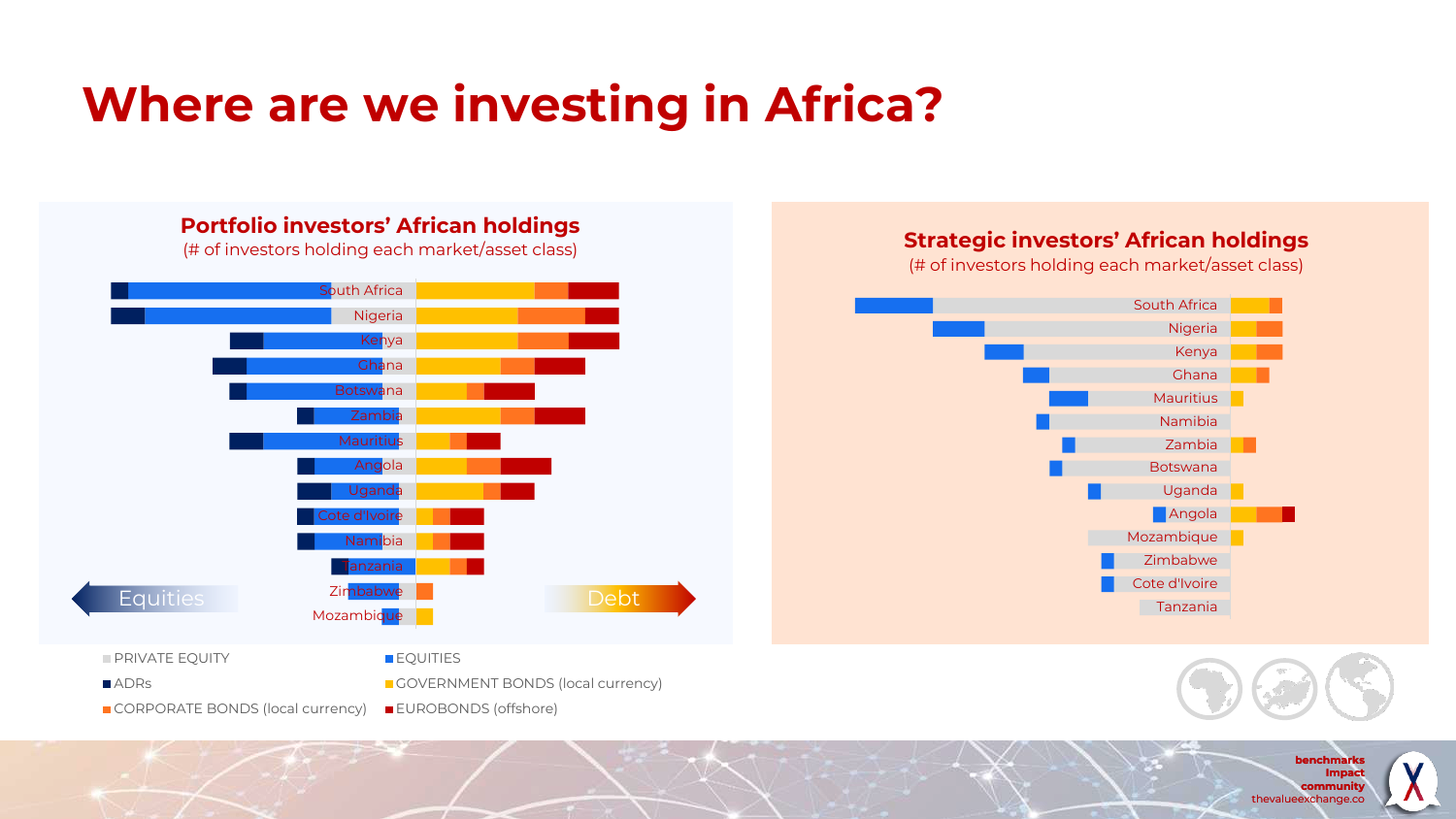## **Where are we investing in Africa?**

Africa is a fintech region above all today



**benchmarks Impac community** thevalueexchange.co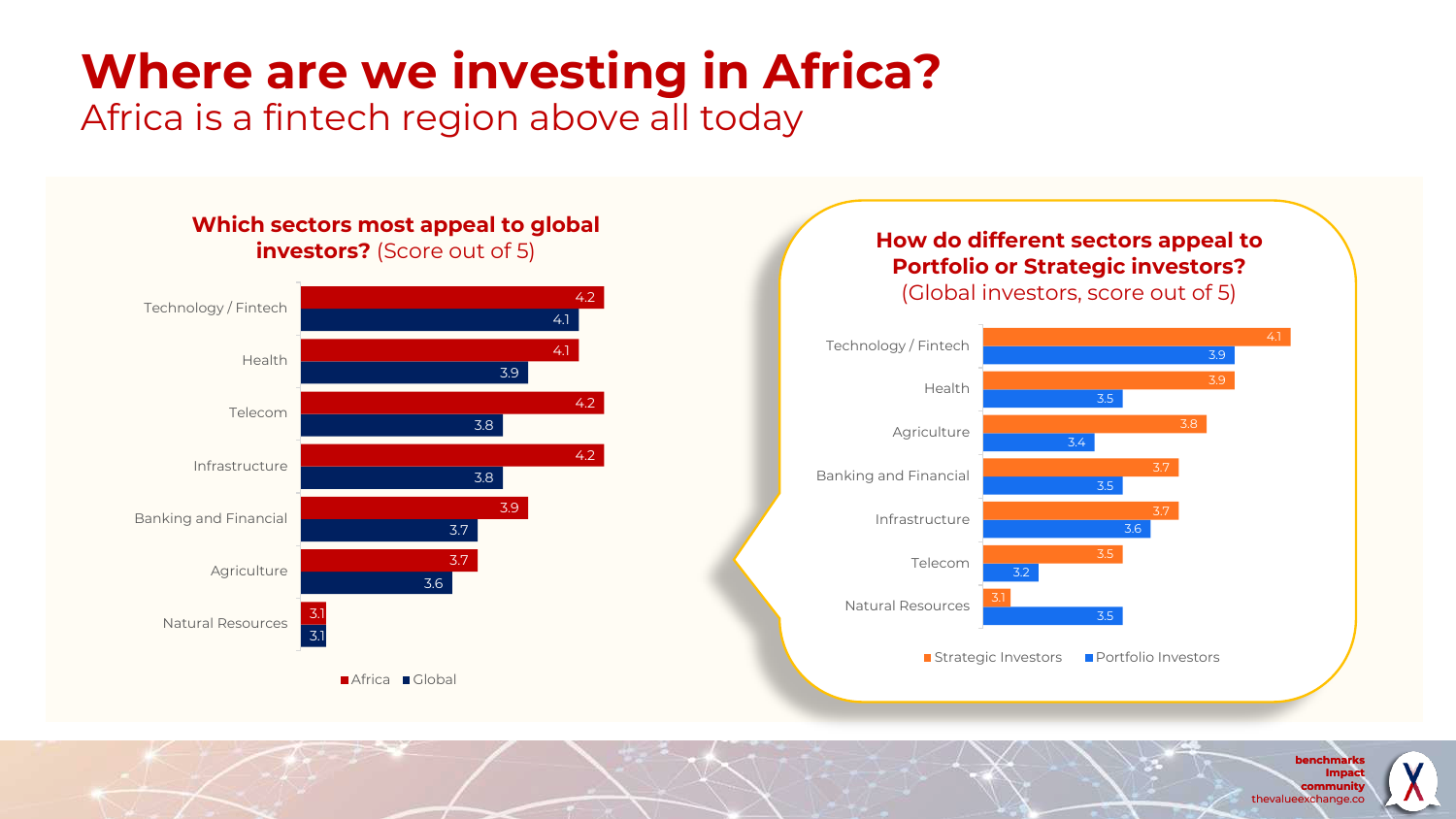## **Africa investments tomorrow**

24% of investors plan to grow their Africa investments in 2022



**benchmark Impact community** thevalueexchange.co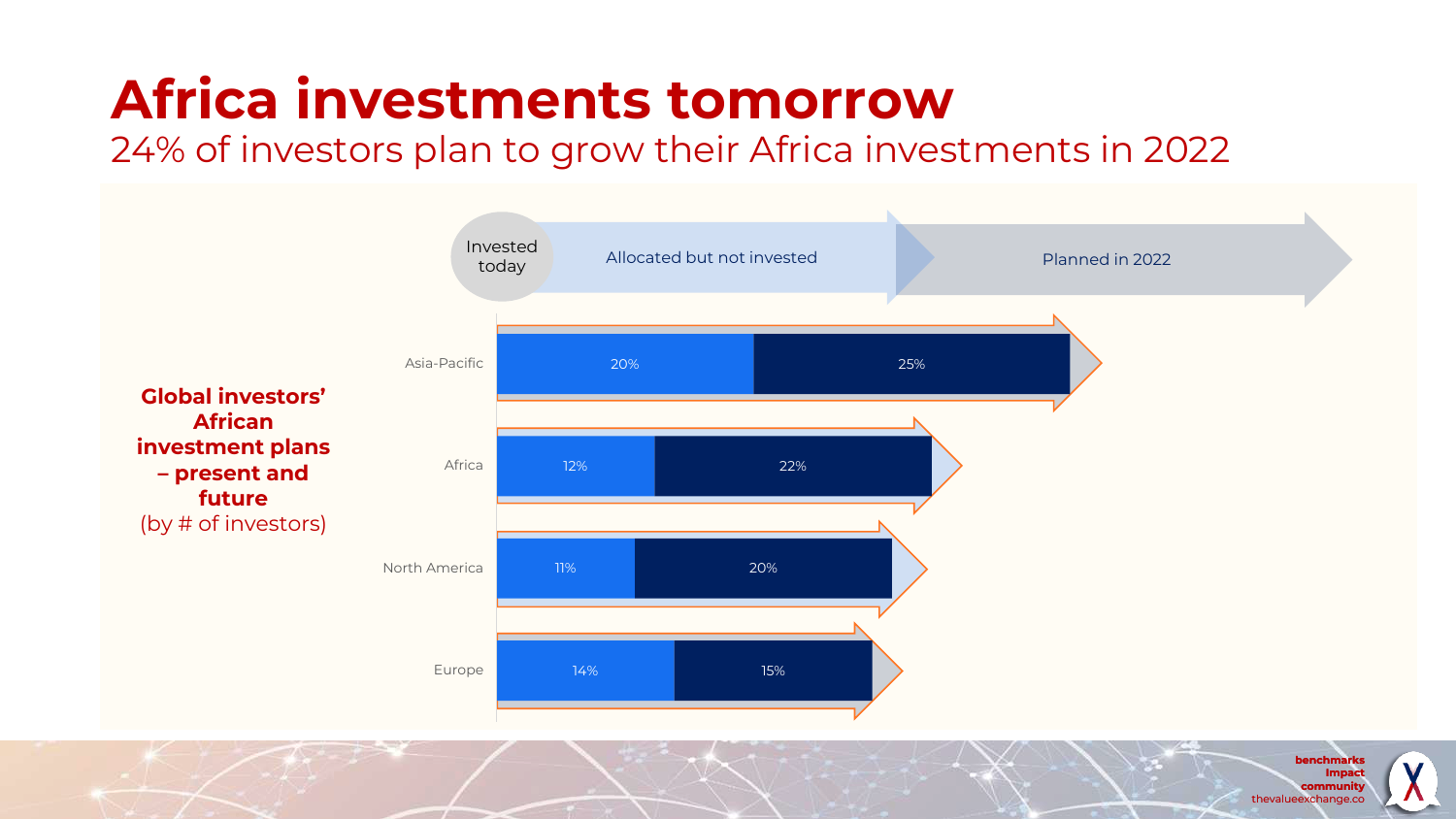## **What's getting in the way?**

Market-level challenges are a bigger obstacle than the macro story



**benchmark Impact community** thevalueexchange.co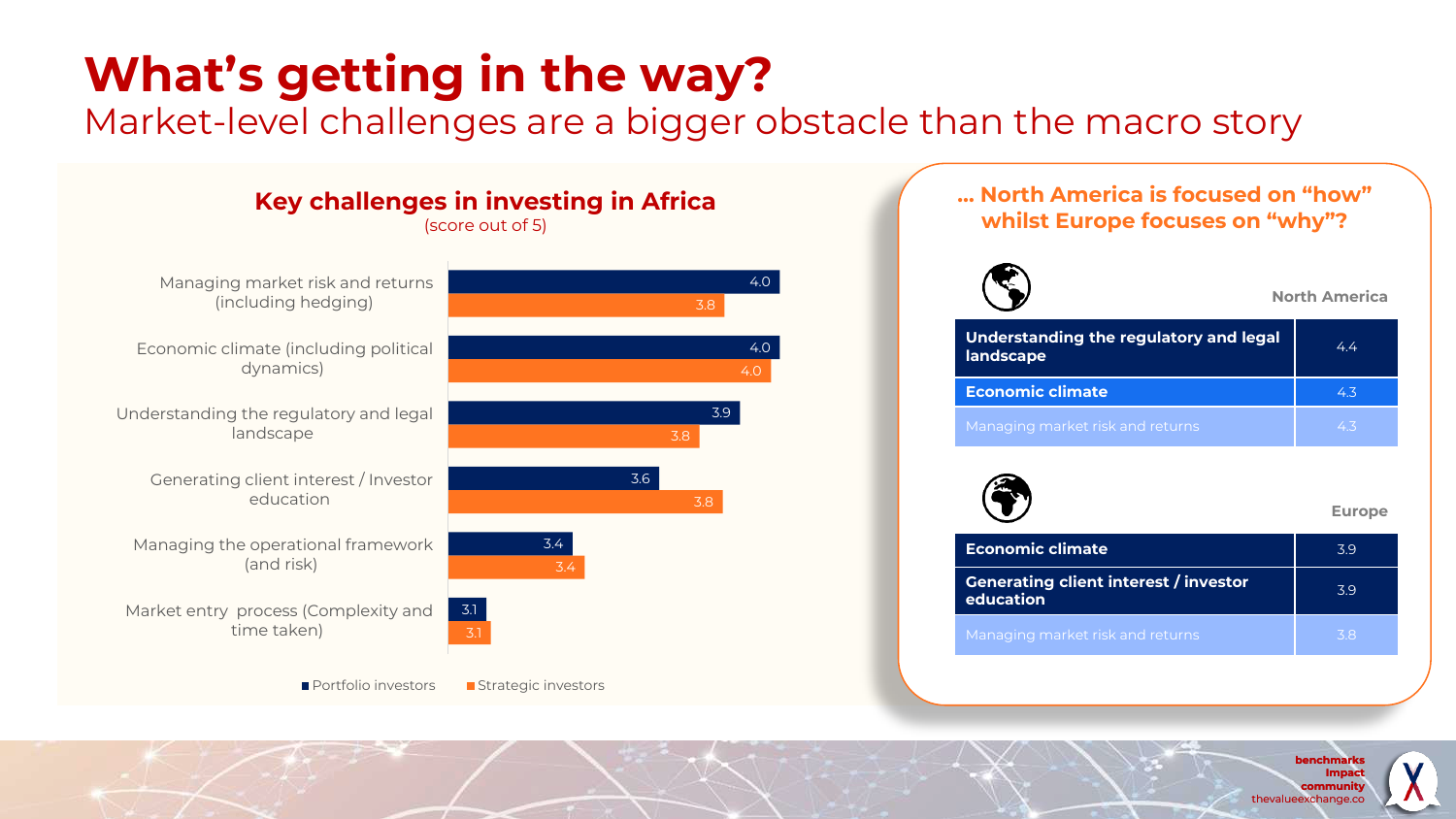## **What's getting in the way?**

Managing country, market and currency risk is the main obstacle to new investors

#### **Key obstacles to being fully invested and optimised in key African markets**



**benchmark Impact community** thevalueexchange.co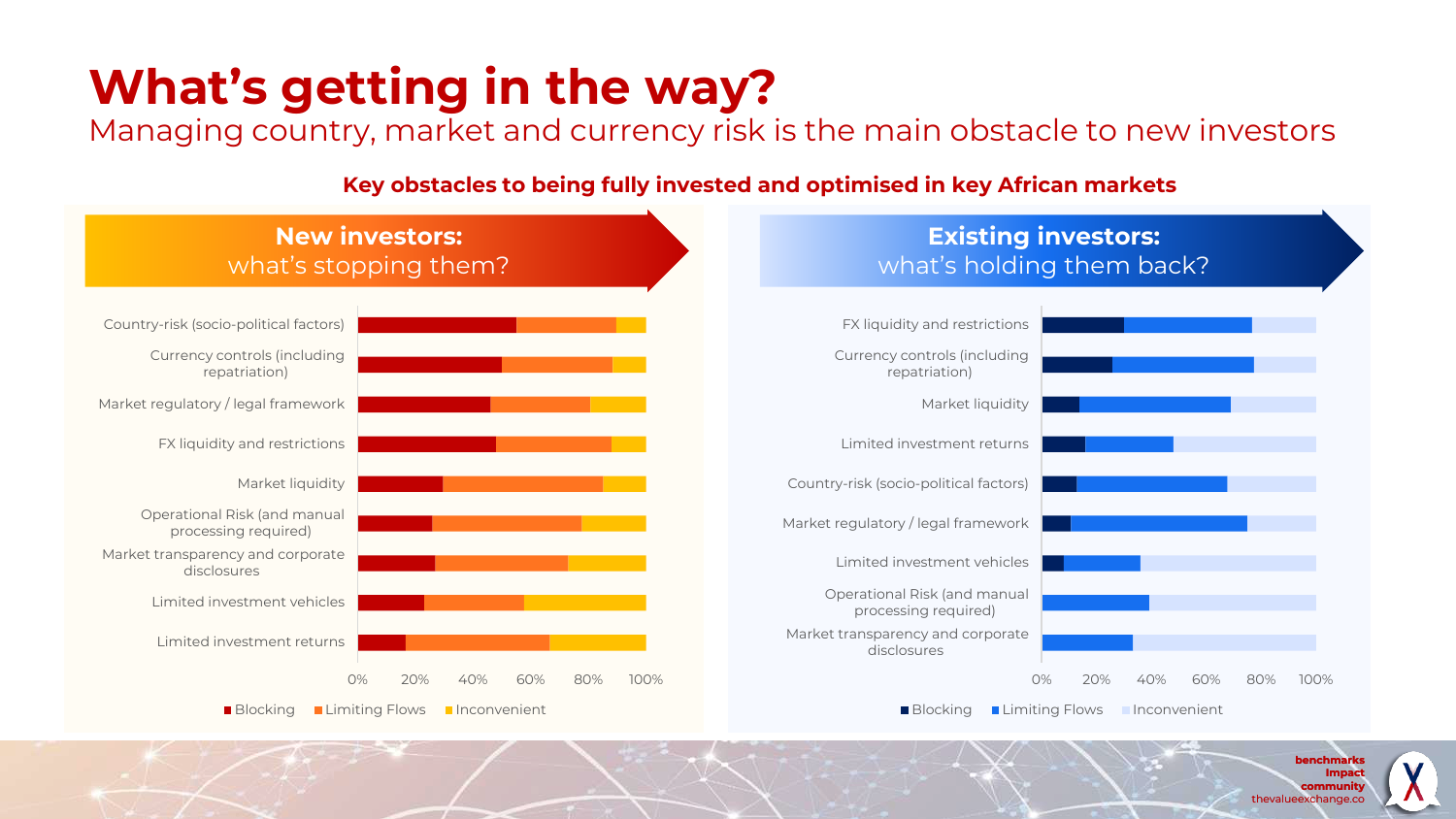## **What would trigger more flows?**

53% of respondents see local market reforms as the key trigger to increased investment flows



**Impact of market changes in triggering greater Africa investments (out of 5)**